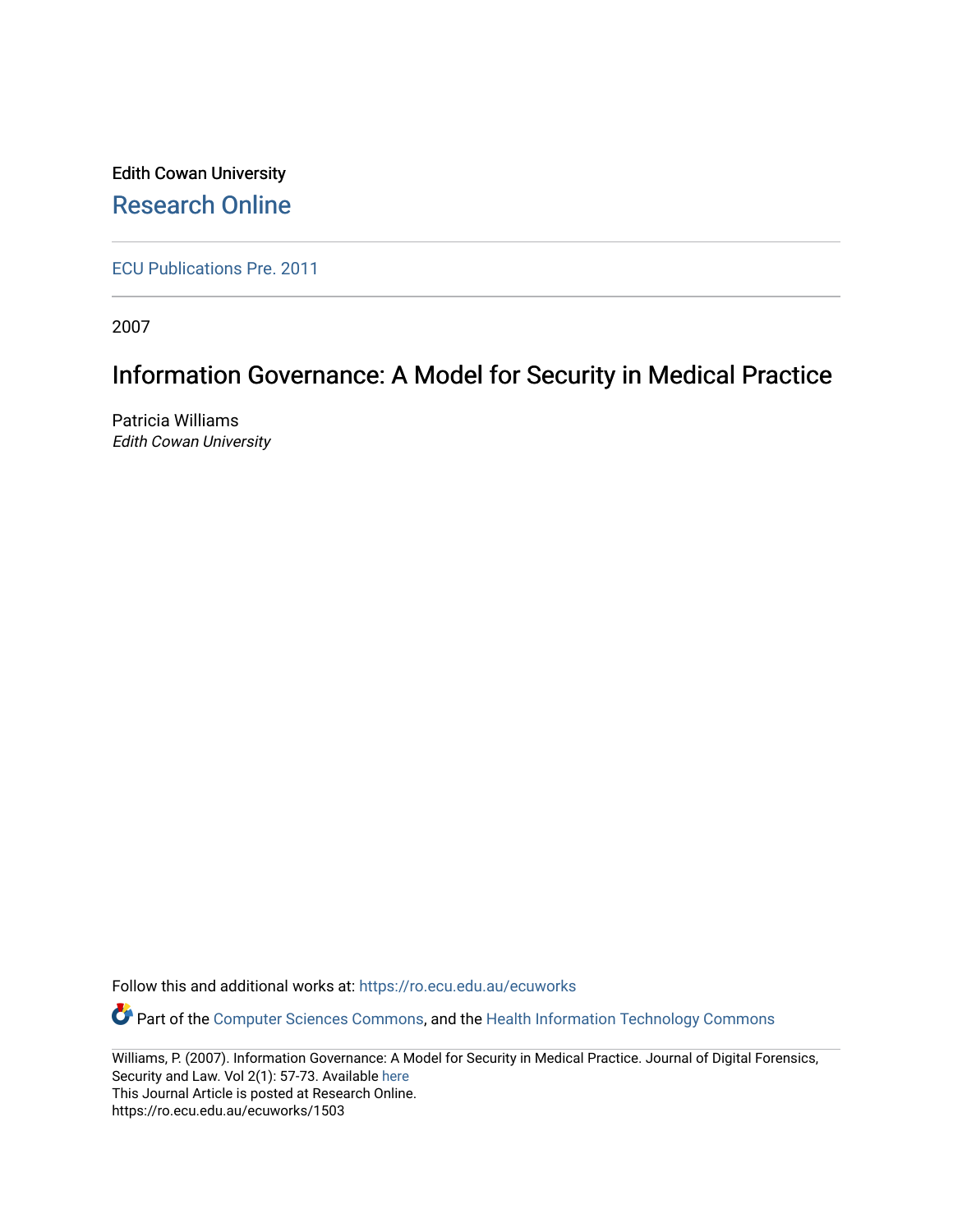## **Information Governance: A Model for Security in Medical Practice**

**Patricia A. H. Williams** 

School of Computer and Information Science Edith Cowan University Joondalup, Western Australia Australia trish.williams@ecu.edu.au

## **ABSTRACT**

Information governance is becoming an important aspect of organisational accountability. In consideration that information is an integral asset of most organisations, the protection of this asset will increasingly rely on organisational capabilities in security. In the medical arena this information is primarily sensitive patient-based information. Previous research has shown that application of security measures is a low priority for primary care medical practice and that awareness of the risks are seriously underestimated. Consequently, information security governance will be a key issue for medical practice in the future. Information security governance is a relatively new term and there is little existing research into how to meet governance requirements. The limited research that exists describes information security governance frameworks at a strategic level. However, since medical practice is already lagging in the implementation of appropriate security, such definition may not be practical although it is obviously desirable. This paper describes an ongoing action research project undertaken in the area of medical information security, and presents a tactical approach model aimed at addressing information security governance and the protection of medical data.

**Keywords**: Medical informatics computing, computer security, security measures, data security, action research.

## **1. INTRODUCTION**

Like most organisations, medical practice is increasingly dependent on IT systems and data in electronic form. The information used is both administrative and clinical in nature. In addition, like e-commerce, the boundaries for health provision are becoming blurred. Where once the family doctor was the main provider of healthcare, the services have become distributed (Williams and Mahncke, 2006). The increased push for shared electronic health records compounds the security issues in this environment. There is a need to ensure a secure and trusted environment for the use and transference of sensitive personal information. Von Solms (2000, 2006) describes the 'waves' of information security as technical, management,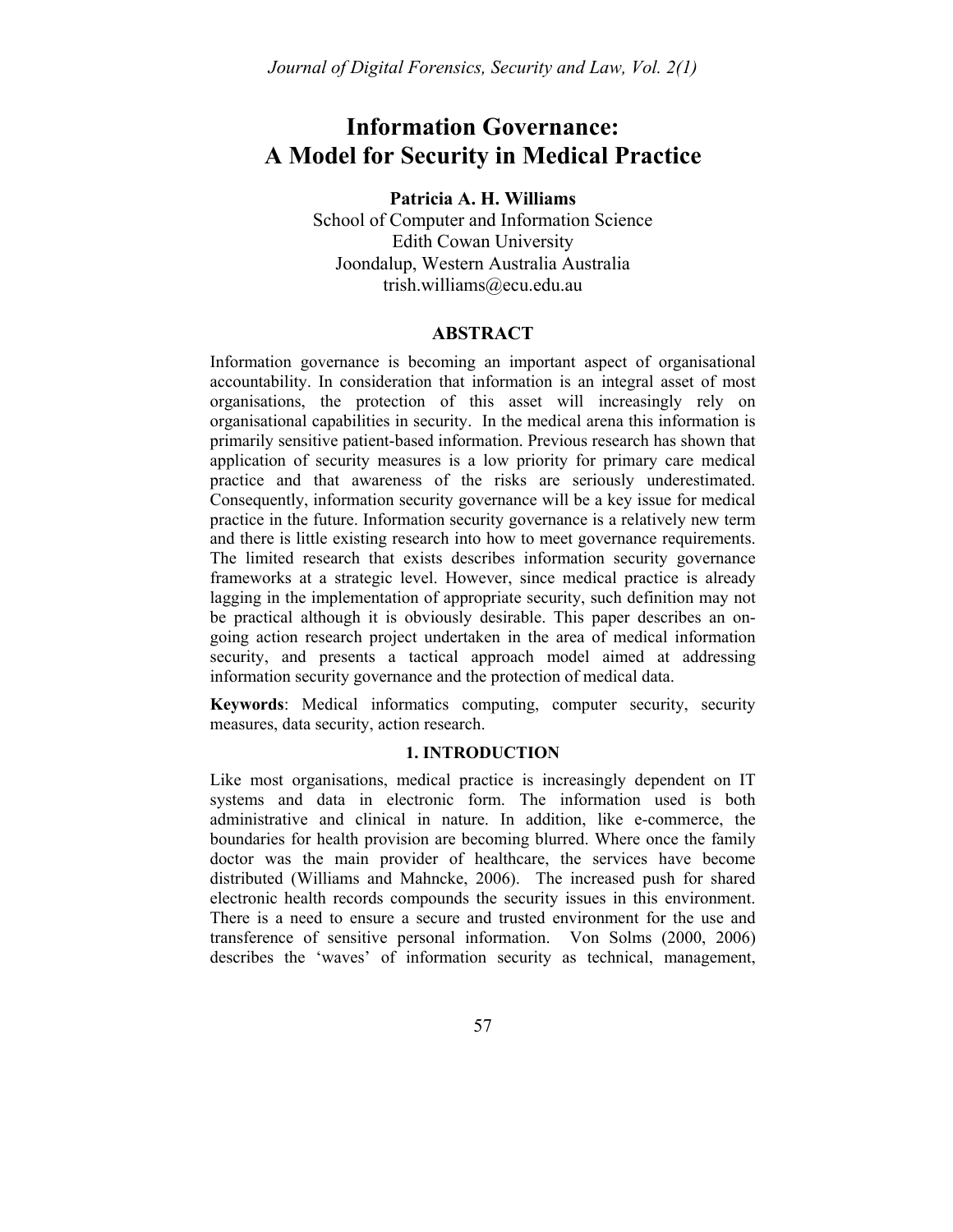standardisation and most recently information security governance. Whilst the corporate world has faced these waves head on, the medical profession has been slow to progress past the first wave. The existing tactical policy approach taken by organisations to information security is becoming inadequate as it does not reflect the changing electronic environment and its attendant risks, nor does it address the increasingly important issue of accountability. This research confirms the slow progression through Von Solms' waves, and provides an overarching practical model for medical practice to follow in order to secure their medical information, and thus generate defensible information governance.

#### **2. BACKGROUND**

Information governance is a relatively new idiom and echoes corporate governance in its concern with accountability and fiduciary duty. Essentially it encompasses integrity, including audit and control, risk management and compliance. Similarly, information security governance extends the definition of information security (confidentiality, integrity and availability) to incorporate the legal and regulatory aspects of the context in which the IT security is used. These definitions imply accountability at the highest level of the organisation. Well known corporate failures in this area include Enron and more recently WorldCom, and have given rise to legislation for senior management responsibility such as the Sarbanes-Oxley Act (Sarbanes-Oxley, 2002). These examples show that directors and CEOs are ultimately responsible for the safety and security (in all its facets) of information in an organisation (Von Solms, 2006).

In the face of strong penalties for violations of corporate governance directives, it is time that organisations paid more attention to the protection of information assets. Understanding the liability that organisations are open to is a strong motivator for change in regards to security practices. In the medical field, such protection has been encapsulated in legislation in some countries, for example in the Unites States there is the Health Insurance Portability and Accountability Act (HIPAA). However, other countries such as the United Kingdom, the European Union and Australia do not have such defined legal statutes and rely on national privacy laws (Heiser, 2004; Hinde, 2003).

Similarly, to fully appreciate how security contributes to governance, the difference between information security management and information security governance must be understood. Information security management is wholly contained within information security governance. It is the process of attempting to comply with legal and professional requirements, which is a key part of information governance. It has been a criticism that "information security is often treated solely as a technology issue, when it should also be treated as a governance issue" (Business Software Alliance, 2003, p.2).

In the medical arena, the purpose of information security governance is to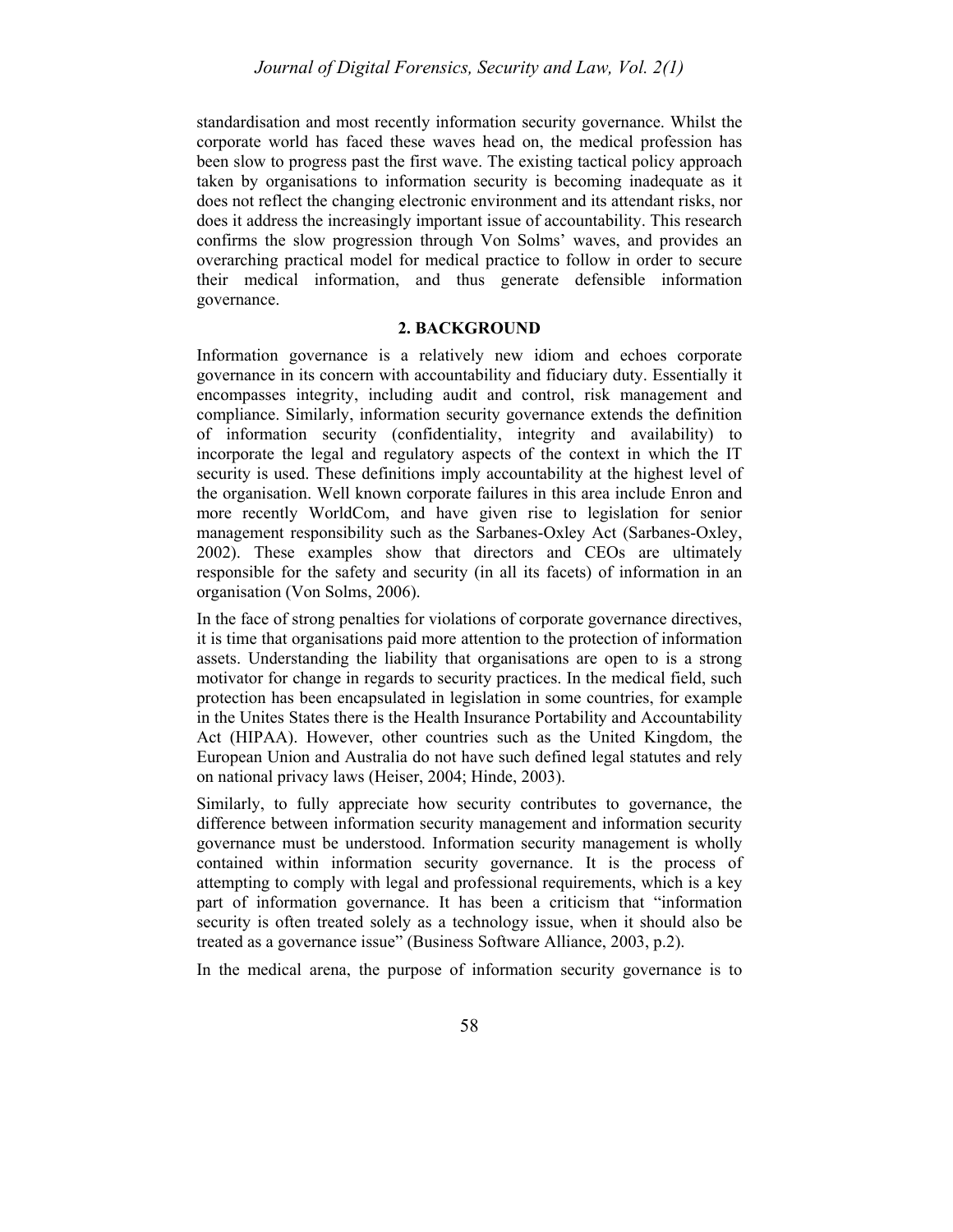protect all health-related information to ensure confidentiality, integrity and availability. However, more than this it is to ensure business continuity and mitigate the risks of litigation by demonstrating and proving best practice and robust procedure compliance. The process of governance must be integrated with other standard processes if it is to be effective. A complementary review of ISO17799/AS7799, ISO27001, HIPAA and other relevant security and medical security standards can be found in Williams (2006c).

Surveys have shown that information security problems arise frequently from human negligence rather than intentional attack (Cosgrove Ware, 2004) and at the same time there has been a decline in the adherence to security standards. Approximately 50% of intentional attacks are from current or past employees, yet statistics in security show that over half of security breaches are never reported. The 2006 Australian Computer Crime and Security Survey suggests that it is the users' attitudes and resulting behaviours towards security practice that requires the most attention and pose the greatest challenges for organisations today. The survey reports that less is being spent on security than in previous years, yet still only 10% of organisations consider that they manage their computer security at an acceptable level. Concurrent with this is a decline in the adoption and integration of IT security standards. Many security incidents can be attributed to a lack of appropriate protection as a result of inadequate staff awareness of security procedures and a poor security culture. These surveys suggest that whilst increasing security awareness and implementing measurable security activities is challenging, they may have the greatest protective effect on security. In medical practice, these security issues have been shown to be greatly underestimated and therefore it is imperative that the security research provides assistance to this area of society (Holzer  $\&$ Herrmann, 2002; Williams, 2005).

## **2.1 Existing Information Security Governance Frameworks**

Information governance and information security governance are immature concepts and hence there is limited literature on the subject and even fewer models and frameworks. The literature that does exist views information security governance as a strategic function.

Moulton and Coles (2003) proposed that security governance should comprise strategic objectives for security with strategies to meet these objectives, identification of responsibilities and practices together with the associated resources management, risk assessment, and regulative compliance. In addition, they suggest that information security governance is "the establishment and maintenance of the control environment to manage the risks relating to the confidentiality, integrity and availability of information and its supporting processes and systems" (Moulton & Coles, 2003, p.581). However, this definition specifically omits the audit function, the operational security activities and future development. It clearly focuses on applying information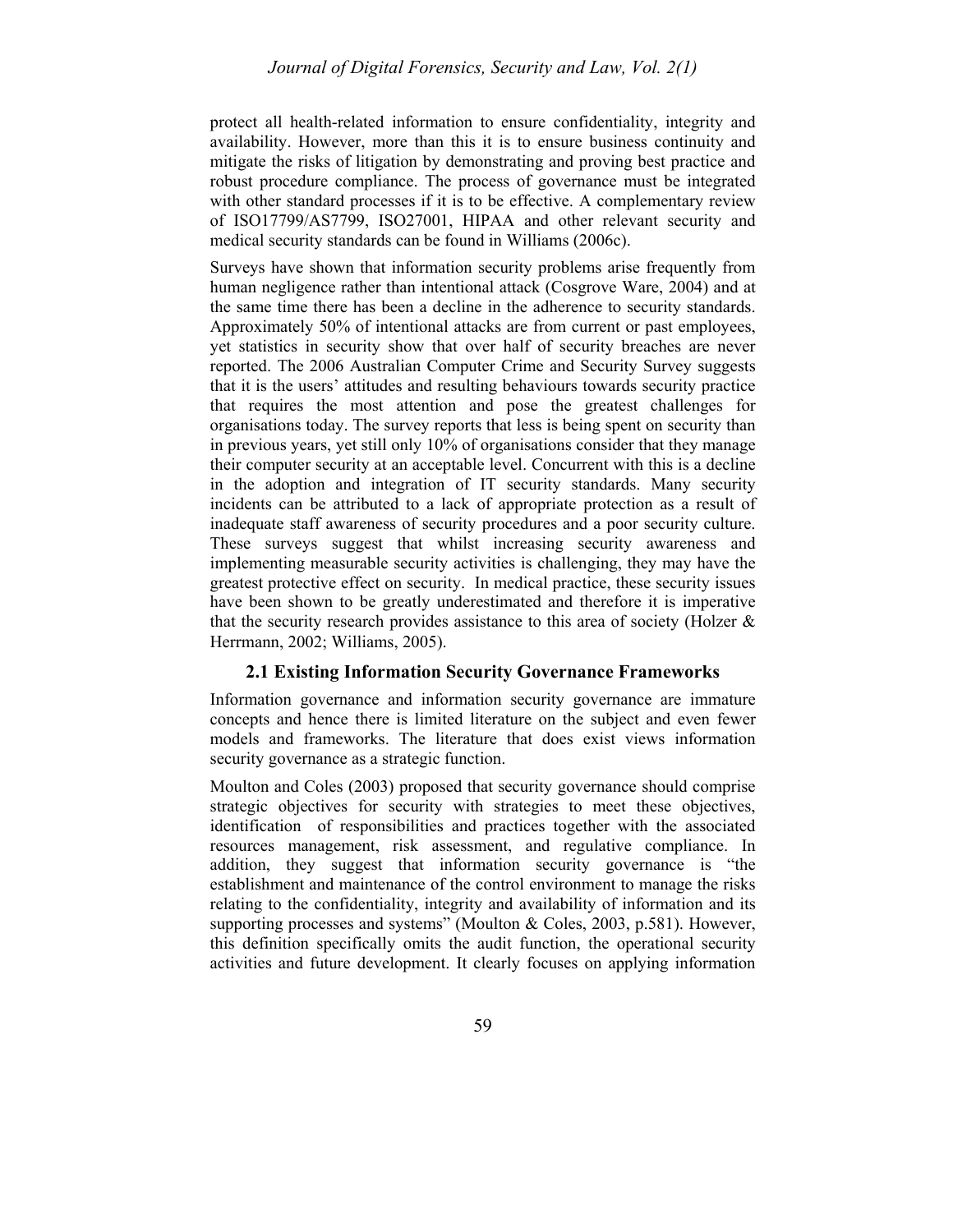security governance at a strategic level.

In comparison, Posthumus and von Solms (2004) also classify information security governance as an executive management responsibility. Their work presents a framework for how information security can be dealt with at the strategic level. The framework includes a 'direct and control' view of information security governance, comprising both governance and management responsibilities. This sees executive vision, strategy, and policy in governance as 'direct', and the implementation and reporting from the management side as 'control'.

From a software security viewpoint, the National Cyber Security Partnership in the US also proposed a framework specifically defining information security governance in terms of the roles of executive management (Business Software Alliance, 2003; Entrust, 2004; National Cyber Security Summit Task Force, 2004). This approach centres on business drivers, responsibilities and metrics, and defines the actions needed to be taken by management to meet governance through engagement of strategic management. Other organisations such as the IT Governance Institute have also published resources that specify "information security is not only a technical issue, but a business and governance challenge that involves adequate risk management, reporting and accountability. Effective security requires the active involvement of executives to assess emerging threats and the organisation's response to them" (IT Governance Institute, 2006, p. 8).

The existing frameworks indicate that governance is a management issue and should be initiated and controlled from this strategic organisational level. The authors identified as the major contributors in the field of information governance all indicate that the frameworks have been developed to provide assistance in meeting information governance. Further, they acknowledge that more support is required to interpret the directives at a tactical and operational level.

#### **3. METHODOLOGY**

This research is part of an information systems based, action research project. The objective of the research is to formulate practical models of assistance for primary care medical practices to improve their security practices. Action research was chosen as the overarching methodology because its cyclic nature supports investigation and intervention in real-world situations (Baskerville, 1999; Baskerville & Wood-Harper, 1996; Dick, 2002; Susman, 1983; Whitehead & McNiff, 2006). Action research is "widely cited as an exemplar of a post-positivist social scientific research method, ideally suited to the study of technology in its human context" (Baskerville and Wood-Harper, 1996). It allows for situational assessment, question raising, planning, fieldwork, and analysis/reflection of interventions leading to sustainable improvement.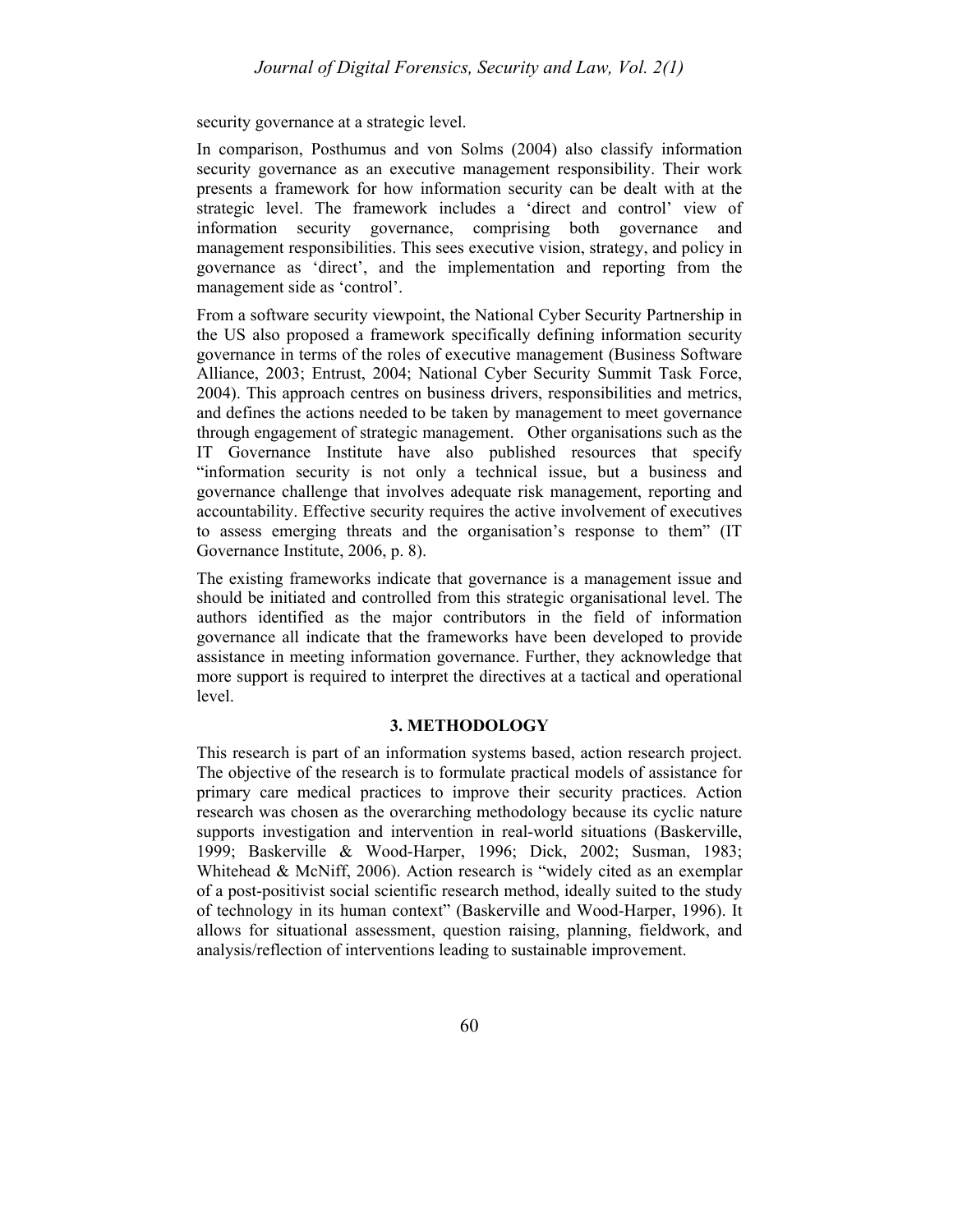It is imperative to involve those who would use and be affected by the research, particularly in the medical domain where there has been a natural opposition to investigation into, and challenge of, current processes (de Dombal, 1993). Action research is one research methodology which fits the primary care environment where both technological and human factors are present, and where strong emphases on quality solutions are essential. Further, it has been shown that collaborative research between researchers and participants works well in the medical context where the purpose is to improve the adoption of appropriate research findings (Hoddinott  $\&$  Pill, 1997). Such qualitative research, as action research principally is, can assist in understanding the processes and capabilities of individuals in the health setting, and promoting sustainable change (Muecke, 1997). A detailed discussion of the research process can be found in Williams (2006a).

The research initially employed an exploratory pilot study, followed by indepth semi-structured interviews with primary care medical practices. The pilot study aimed to investigate what issues were present in medical practice in the use of electronic information. The research subjects were single and group practitioners in private primary care practices in Australia. The results of this study indicated that security and trust were significant issues in the use of electronic information. After this initial action research cycle, the results were critically reviewed and, consistent with the evolutionary nature of the action research paradigm (Dick, 1993), further literature investigation was carried out. This led to a refinement in research objectives and the initial development of the model presented in this paper. Further, it motivated the development of a security specific questionnaire based on the four competing security factors: **demographics, actual practice, issues and barriers,** and **practitioner perception** (Figure 1). These distinct competing factors in security were chosen because of their importance to the existent social information system and to the technological solutions that may be in place.



Figure 1. Competing factors in information security (Williams, 2006a).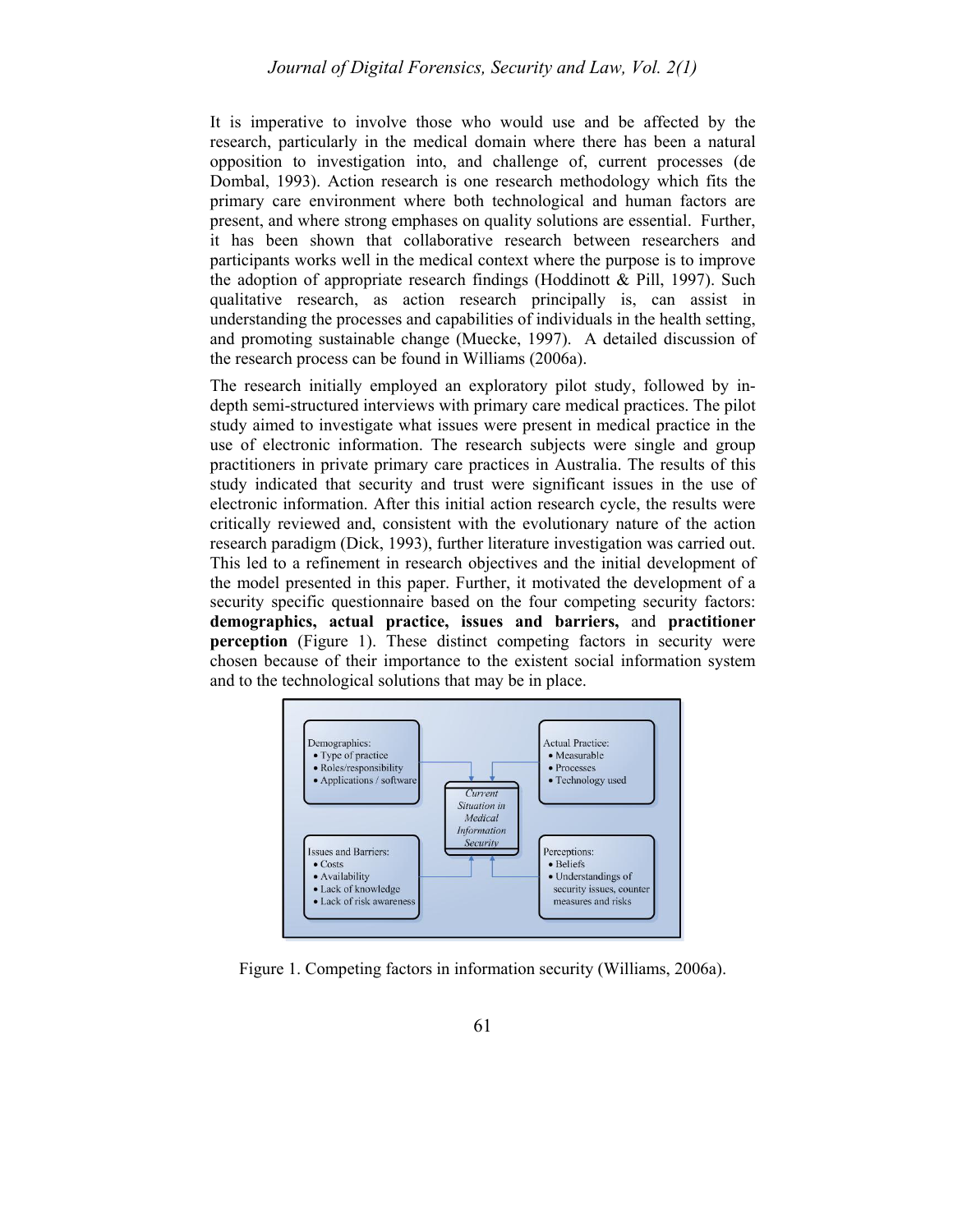Information security research is often seen as one of the most intrusive and sensitive types of information systems research. There exists a general mistrust of any person outside an organisation attempting to gain information about the security and security practices (Chang & Ho, 2006). Several researchers report that to gain meaningful data in security it is preferable to use a small sample and build relationships with those participants (Chang  $\&$  Ho, 2006; Kotulic  $\&$ Clark, 2004; Straub & Welke, 1998). Furthermore, to effect change using action research, trust needs to be fostered with the participants in order to undertake intervention in the target environment as the participants are inclusive in the research. For these reasons the interviews were conducted with group medical practices in Australia and the UK, with whom a relationship could be developed. Each practice has a networked medical records and administration system with access to the Internet. The participants share information within the medical practice and seek information from the Internet. The UK practice also shares information over the UK NHS Spine. Following the data collection and analysis, the model was refined.

#### **4. RESULTS**

The results are a snapshot of the extensive qualitative interview data collected. They provide examples of key factors in relation to responsibility, legal requirements, and improvement in information security. All practices have a networked computer system for administration and clinical records. Little delineation of security roles was apparent. In relation to *responsibility* and the question 'Who is responsible for maintaining the security of your electronic information?' respondents reported:

"Well I suppose it has to be me [as Practice Manager]…although because of the connections that we have to the [NHS] Spine, now I don't know how that changes my roles as far as security, as I do not really have any remit to control them"; and

"At the moment it's me [doctor] and then later on I will designate it to my wife who is trained in IT so she can handle that".

The interviews revealed identical approaches to security, which was reliance on existing security measures provide by the application software and some influence of profession accreditation requirements. In 'actual practice', whilst policy was seen as important and acknowledged as a necessity, formal written policy was either non-existent or not well developed. Secure access was handled almost exclusively by the facilities available in the software application packages used. The most obvious exception to this was the backup procedures, which were well defined and usually formally written down.

Respondents revealed little explicit knowledge of the legal responsibilities associated with security of electronic information. It should be noted though that this does not preclude interviewees having tacit knowledge of the required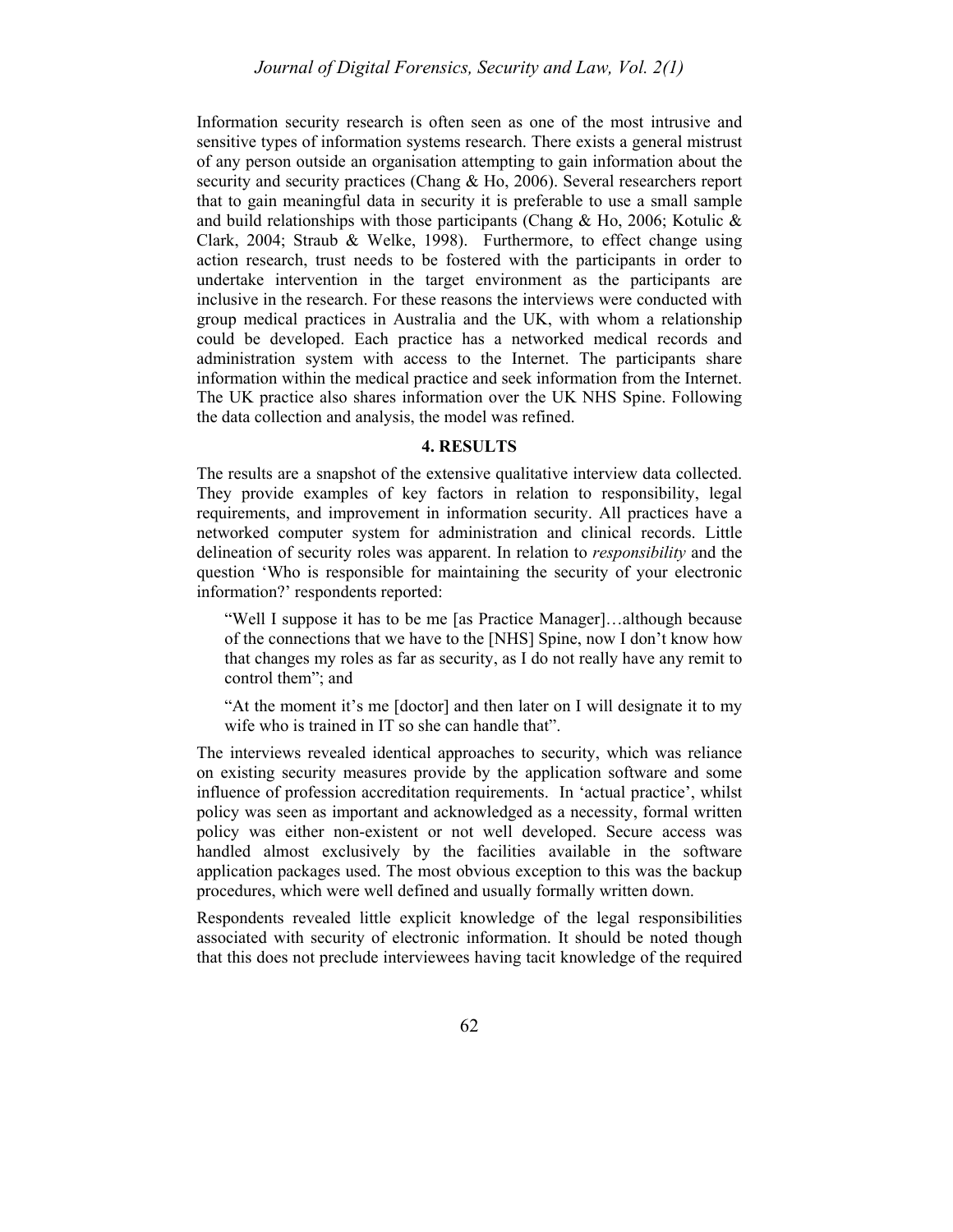obligations. In relation to the *legal requirements* and the question 'Are you aware of the practice responsibilities from a legal perspective in relation to the security of your electronic information?' respondents said:

"We get people to sign a confidentiality agreement";

"I know it's under some sort of act but I can't quote on it. I just know it has to be as confidential as possible and I'm sure that's all they [laws] are trying to say"; and

"There is an awareness. I don't know the detail. I know it's the practices' responsibility to ensure the confidentiality of all patient related information. There is a legal implication on me being the administrator of the records, to ensure that those are all protected. I wouldn't know the detail of the legalities".

In regards to security perception, there was a consistency between practices where all interviewees thought that the application software used provided sufficient protection in terms of security. Further, although some auditing and security metrics are recorded, albeit automatically by application software and the operating system, the interviewees revealed that these metrics are not monitored. Such audit data could however partially fulfil some requirements of information governance and could be used to review and inform security processes. They may also be a key factor in the process of risk assessment. Consequently *improvement in information security* was investigated through the following questions:

1. What do you think constitutes good information security practice?

"I think it has to be up to the individual who's doing it, I think you've just got to be checking it all the time I think that's the only security you've got isn't it you can't rely on the computers to do that for you so I think it's monitoring constantly"; and

"We have to have a robust policy that is clearly communicated to all people who use the building to serve the patients".

2. What do you think would improve information security in your practice?

"I think we have to educate the staff more, especially the ones who are not computer literate, that would definitely improve security"; and

"We don't monitor [security] its just too much time and human resources"; and

"I think an alarm system for the building, the protocols for email and the internet, would be something I need to look at sooner rather than later. That would cover the physical side and the educational side".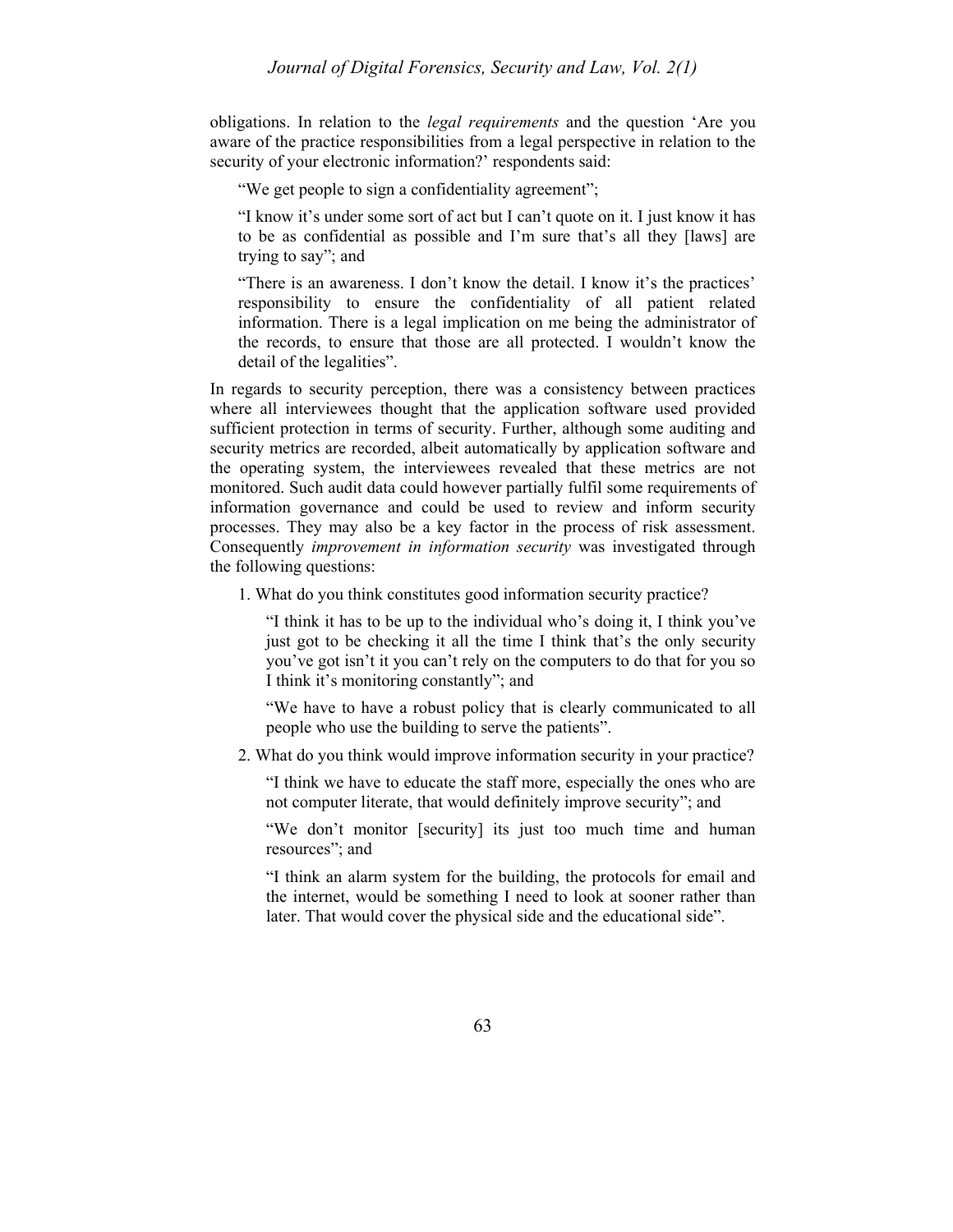3. What are the issues in implementing security in the practice?

"The biggest issue was the need to look at it. It's now on the strategic document and there is now a recognition that we need to do something. Knowledge is an issue for me. Where to gain that knowledge is also an issue"; and

"We have some user issues, i.e. the capabilities of some of the staff. They vary completely from the new partner who is really switched on, to the one who used to be a typist who has come on board as an excellent receptionist".

In summary, the data collected identified the following issues:

- No clear delineation of responsibility for security;
- Risk assessment is not undertaken;
- Policy is usually 'ad hoc' and not in written form;
- Security measures are often implemented incorrectly or poorly including monitoring of existing measures;
- The capability and understanding of staff is in question in regards to security;
- Education of staff is required; and
- More appropriate procedures could be put in place.

These characteristics are key operational aspects of information assurance and governance.

Upon reflection the participants all reported that there was more that could be done but time was an issue. In addition, policy was seen as a key constituent of good information security practice. Increased knowledge and training, together with more strategic direction, were identified as important issues that needed addressing. Lastly, staff awareness and capability was seen as a fundamental gap in the security implementation at each medical practice.

## **5. DISCUSSION**

As a result of the pilot study, a literature investigation into current security practices in primary medical care was undertaken. This, together with a review of existing information governance models resulted in the first iteration of the model. The model was further refined using the interview data collected into the 'Tactical Information Governance Security Model' (TIGS Model) as shown in figure 2. The model presented is specifically drawn using total quality management (TQM) notation as this reflects the process and function of each step in the model (Ahire, 2001). The following section discusses how the TIGS model was constructed and explains its functioning.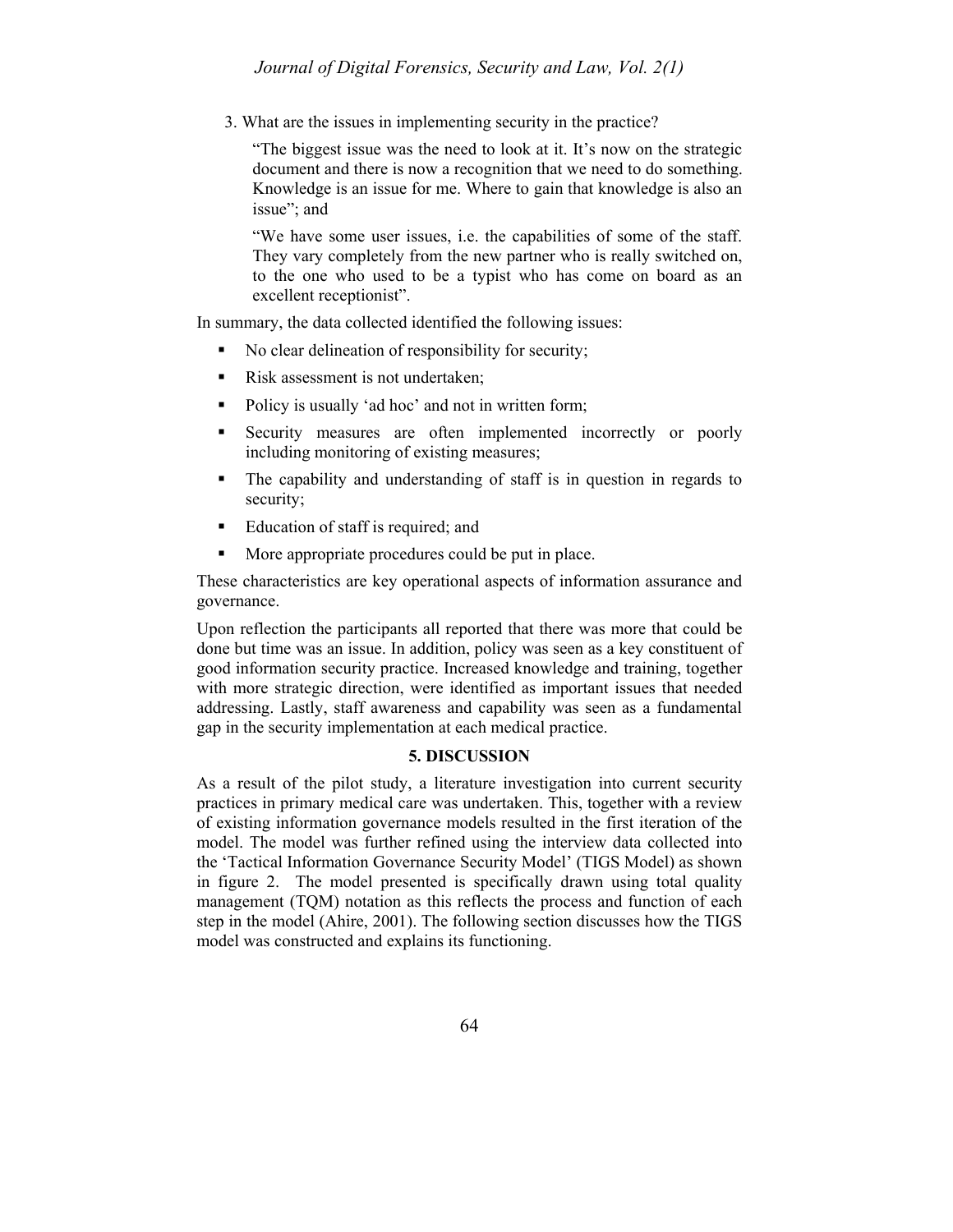## **5.1 Model Construction**

The model was derived from a synthesis of the literature and interview data using three discrete yet convergent constructs. The first constructor was a review of the literature on current information governance thinking, where it was noted that there exists a discrepancy between the compliance to information governance objectives and the operational management tasks to meet these objectives (von Solms, 2005). This is further confirmed by the interview data concerning the *responsibilities* and *legal requirements* of information security. Therefore in the top level of the TIGS model there was a need to ensure that the legal, ethical and professional responsibilities are explicitly understood. This requires that a separation of duties and identification of roles in security management are clearly defined within the medical practice. The data collected suggests that practices do not have dedicated security aware staff and that these roles are taken on by the doctors themselves or the practice manager – neither of whom are trained for this role.

The second constructor was a review of existing information security management practices. This resulted in a separation of associated processes into defined modular steps (as indicated by the dotted arrows on the left hand side of the figure 2). Usually this is termed merely 'risk assessment', which is a basic security process however it can be further refined into several tasks. In a medical application this should include:

- Identification of assets to be protected (Williams, 2006d);
- Risk assessment to obtain an overview of the anticipated threats and risks to data (Williams 2006b);
- Development of policies and procedures for those responsible for security, and other staff, to follow (Williams, 2006c); and
- **Implementation of protection measures appropriate to the environment.**

Whilst this delineation of tasks is adequate, it is not sufficient given the medical context. Thus, a third constructor was used. As can be seen from the data, *improvement in information security*, what constitutes good information security practices as reported by the respondents is reasonable, yet such measures are not conformed to or effectively implemented. Further, the respondents identify that capability, as well as time, are significant issues. Therefore, a capability assessment module was added to the model which can then inform and drive the subsequent procedures, protections and controls.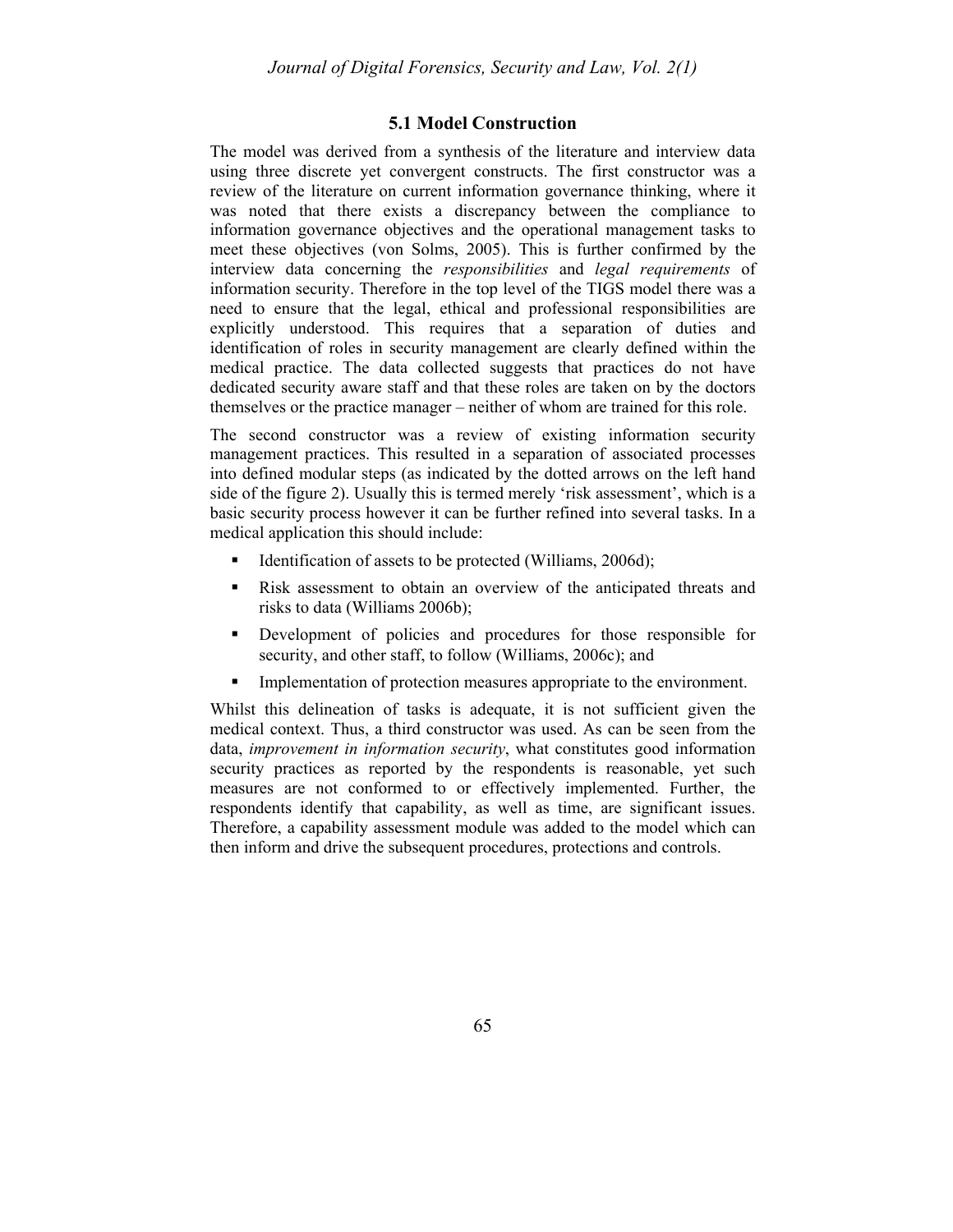

Figure 2. Tactical information governance security model (TIGS Model).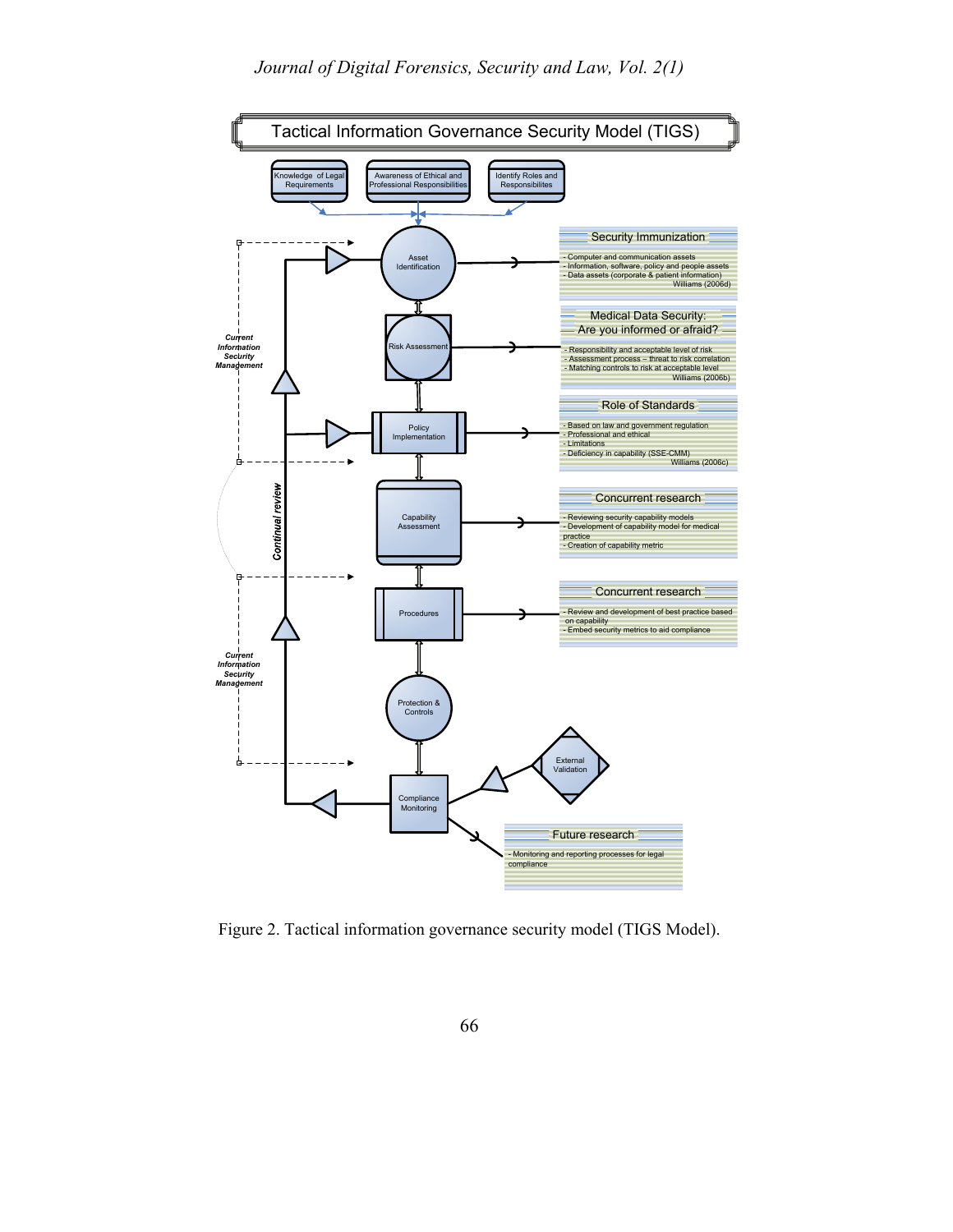## **5.2 Model Function**

The model specifies three prerequisites in order to make the governance process effective. These are:

- explicit knowledge of legal requirements in the use of patient and other medical data held electronically;
- awareness of ethical and professional responsibilities in the practice of medicine and in the provision of healthcare; and
- identification of the roles and responsibilities of staff and management in the governance process.

These pre-requisites provide a contextual basis for the remainder of the governance process.

The first three operations in the model are:

- **Asset identification** this is identification of all assets of the information environment. This comprises both computer and information assets, such as hardware, telecommunications and networking equipment, software programs and operating system, human resources, and patient, management and other clinical support data. Further, practice policies and personnel intellectual property are also assets to be protected and therefore should be included (Williams, 2006d).
- **Risk assessment** this process identifies the potential threats; matches assets to the potential threats; assesses the level of risk to an asset and the impact of the threat if it was successful; correlates the vulnerability (level of risk of a threat to an asset); and assigns control measures to each threat/asset combination (Williams, 2006b); and
- **Policy implementation** policy is the driver for operational procedures. The policy is driven by the legal regulation, professional accreditation and established industry best practice (Williams, 2006c). Ethical considerations that may override security must also be considered.

The results of the research indicate that these three areas require substantial elucidation and explanation to enable medical practices to implement them effectively.

The next organisational function of the model is **capability assessment**. An analysis of access practices, together with the marginal delineation of the security responsibility role, reflects the trustful environment within which these are conducted. Despite some security measures being in place, the research results indicate that awareness of the security risks is minimal and that the capability of the practice to understand, and meet the legal requirements, is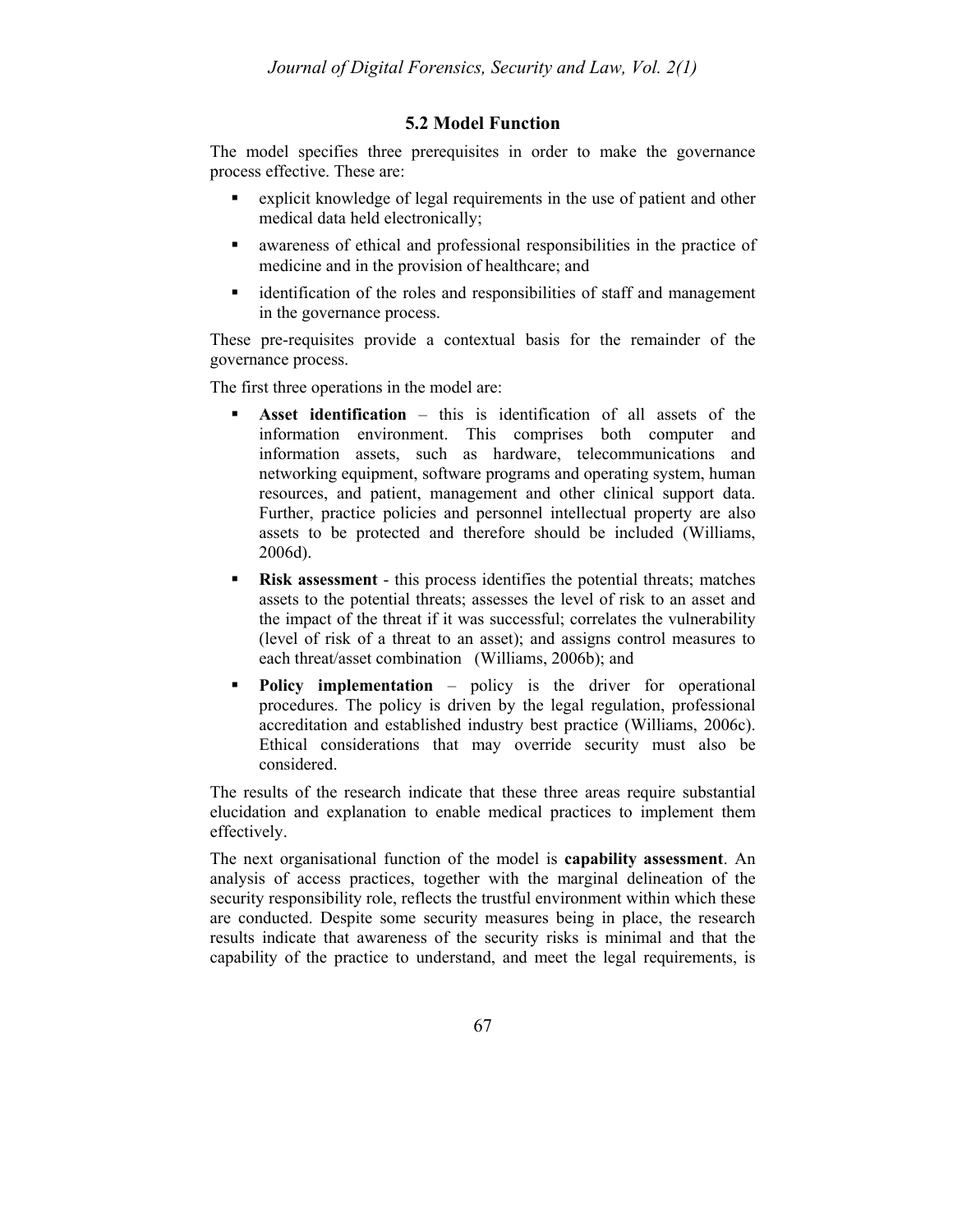equally minimal. This evidence indicates significant gaps in knowledge and execution of security practices. Thus, capability assessment is an essential component of the TIGS model. It is envisaged that this capability will necessarily be context specific and will include capability metrics for the medical practice.

**Procedure** development is the next key aspect of implementing effective security governance. The model specifies that procedure development should be performed to reflect the capability of the medical practice whilst still meeting the strategic intent of security requirements. To aid the evaluation of the governance process, metrics should be embedded into the resulting procedures. Further, the implementation of **protection and controls** must be consistent with capability and allow external support to enhance capability if required. This operation is dependent on the controls selected and may be technology and socially based. These may include technical education in security measure implementation and education to increase awareness of security. The final operation is the evaluation of metrics and possible external validation to meet the requirements of **compliance monitoring** and regulatory directives. It is envisaged that the compliance monitoring may be able to be embedded in the capability assessment and in the procedures used based on these capabilities. The model is seen as a continuous process rather than a discrete set of steps, and thus requires review and reiteration to be current and effective.

As the model indicates, information security management is an integral part of information security governance. This model is more inclusive than information security management, in that it focuses on validation of the process and procedures as evidentiary from a legal perspective. Yet more than this, the model is differentiated by the inclusion of a capability assessment to inform procedures development. The capability assessment model will provide a substantive security metric that is derived from original requirements for the context to which it is applied, in this case primary care medical practice. The model is designed to provide an overarching structure for improvement in security operation, implementation and execution. The modular structure of the model means that it can be employed incrementally and each module in itself may improve the overall security awareness and operations in the medical practice. It is specifically developed to be utilised by non-IT and non-security skilled medical and administrative staff, although such skilled personnel would also benefit from the model.

## **5.3 Model Review**

The model was reviewed by five general practitioners and three security experts. Reviewers were asked whether they understood the model, their perception of its practicality, ease of implementation and possible omissions and improvements. All respondents commented that the model was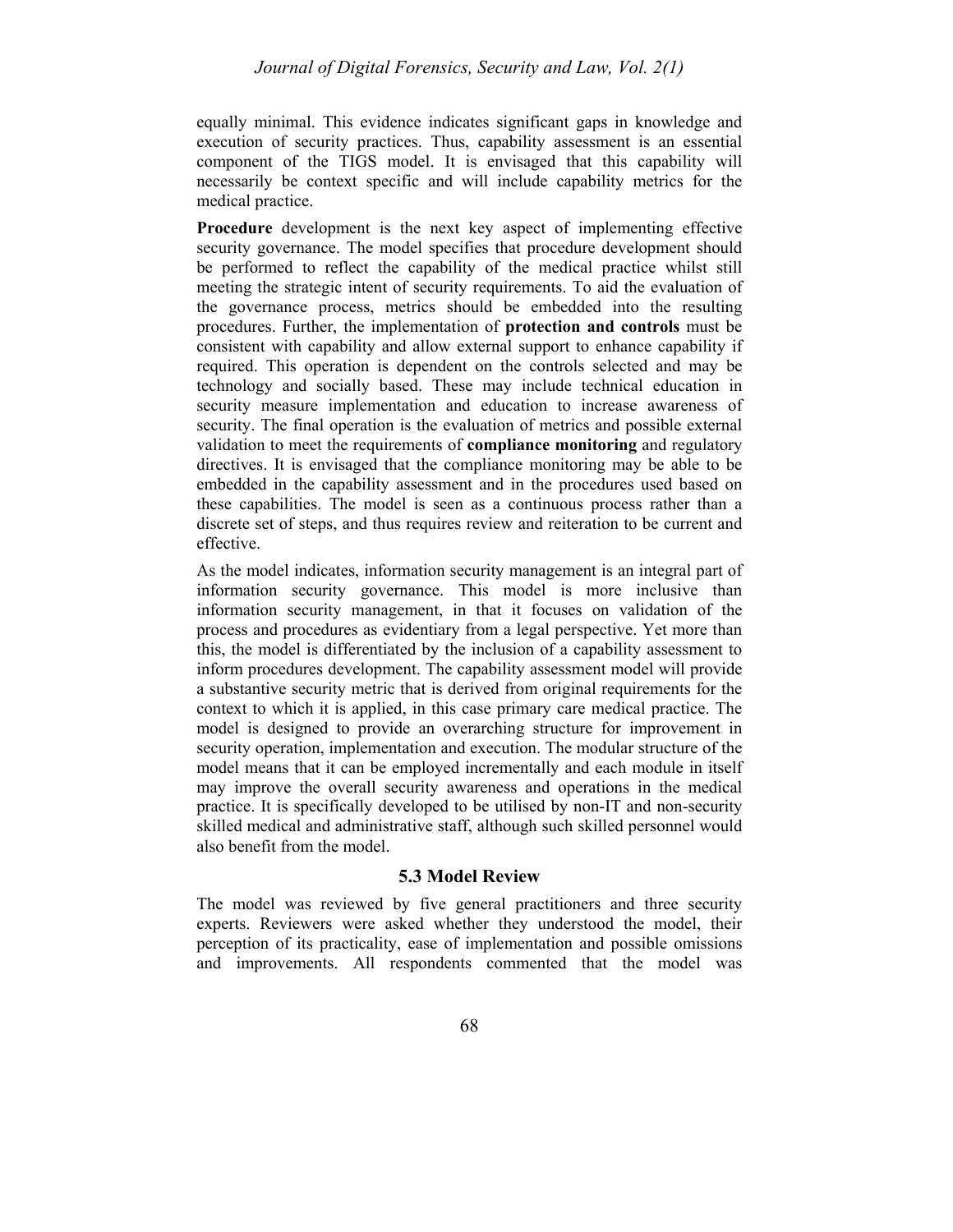understandable, although some doctors did not fully comprehend all of the processes without supplementary explanation. Also, all reviewers indicated that TIGS was a practically oriented model and addressed an area deficient in medical practice. One general practitioner said it provides a "practical solution to increase awareness and security for patient data in General Practice, which is currently lacking" and another commented "it's very interesting to see the model like this. It is the sort of thing we don't usually try to reduce into an algorithm or a set of steps". This was agreed with by another doctor: "I think there needs to be a template. I think there needs to be an understanding of what the pathways and processes are and the requirements of compliance at a practice level".

Compliance monitoring, including the affect of outside influences such as the Government, was raised as a key area of deficiency in current practice. It was suggested that the compliance process could be linked to medical association accreditation, to ensure it meets minimum professional standards. One security expert commented that the model is focused on process and procedure and not just on technical implementation. Therefore it provides a holistic view of security within a given context. Each procedure is coupled tightly with the next, and as a result "the whole is greater than the sum of the parts". Another security expert suggested that distinguishing between the strategic and operational aspects would be the next step in implementing the model. Perhaps the review can be summed up by one doctor who commented that **"**governance is becoming more important for the patient as well as for the legal requirements. It's amazing that it has taken so long to come up with this [model] as I have been recording records electronically for over 20 years".

#### **6. CONCLUSION**

The immaturity of 'information governance' and the lack of research into its application within the security discipline suggest that there is a need to develop models of governance that can be practically applied. Medical practice has been identified as one area that to date has been sluggish in its adoption of security and is therefore open to greater security risk. The model presented in this paper provides a method for mitigation of security risk whilst meeting the requirements of information security governance within a corporate framework. Whilst it is acknowledged that information security governance should be a strategically driven process, this research proposes an applied, interventionist and tactical approach be adopted for information security governance in medical practice. This is particularly necessary given the indicated lack of security awareness and capability displayed by primary care medical practices within this study. Although the TIGS model approach to improving security in medical practice is theoretical and operational testing has not yet been undertaken, subsequent research is developing the capability assessment process of the TIGS model. Following this, the model will be tested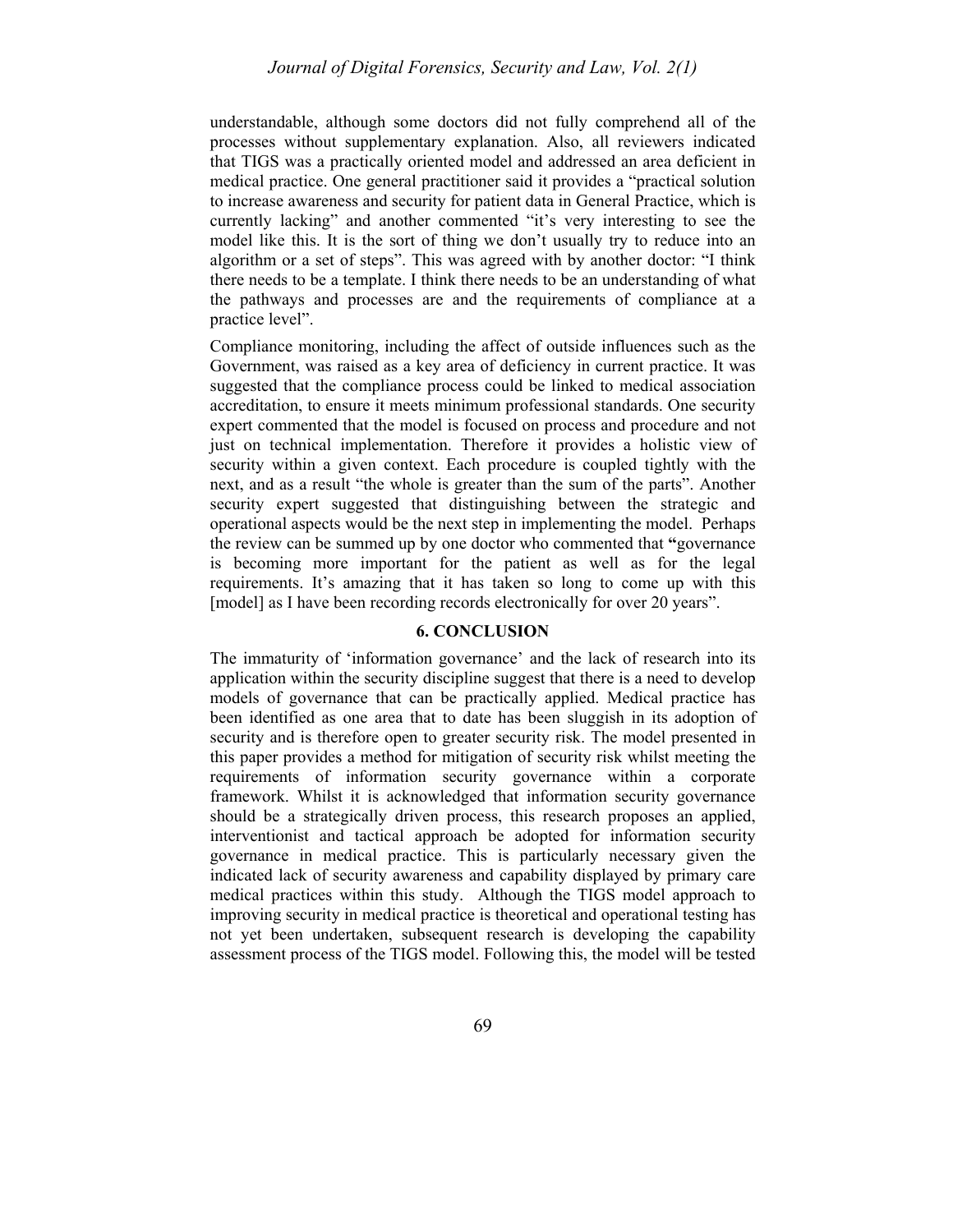in several general practices in Australia and the UK. This future research will bridge the gap between the theoretical models of security and practical implementation of such models. This will ultimately provide practical guidance in improving security practices consistent with best practice and the strategic intent of information security.

#### **REFERENCES**

- Ahire, S. L. and Ravichandran, T. (2001), "An innovation diffusion model of TQM implementation", Engineering Management IEEE Transactions on, 48(4): 445-464.
- Baskerville, R. (1999), 'Investigating information systems with action research', Communications of the Association for Information Systems, 2, Article 19, http://www.cis.gsu.edu/~rbaskerv/CAIS\_2\_19/CAIS\_2\_19.html, 11 January, 2006.
- Baskerville, R., L. and Wood-Harper, A. T. (1996), A critical perspective on action research as a method for information systems research', Journal of Information Technology, 11(3): 235-246.
- Business Software Alliance. (2003), 'Information Security Governance: Toward a Framework for Action', http://www.entrust.com/resources/whitepapers.cfm, 3 July 2006.
- Chang, S. E. and Ho, C. B. (2006), "Organizational factors to the effectiveness of implementing information security management", Industrial Management & Data Systems, 106(3): 345 - 361.
- Cosgrove Ware, L. (2004), 'The State of Information Security, 2004', http://www.cio.com/archive/091504/security.html, 13 August 2006.
- de Dombal, T. (1993), 'Medical decision making, clinical judgment, and decision analysis', in Analysing How We Reach Clinical Decisions, eds. H. Llewelyn and A. Hopkins, Royal College of Physicians of London.
- Dick, B. (1993), "You want to do an action research thesis?", (An Interchange resource document No. v2.06:930507), Interchange, Brisbane.
- Dick, B. (2002), 'Action research: action and research', http://www.scu.edu.au/schools/gcm/ar/arp/aandr.html, 10 June, 2003.
- Entrust. (2004), 'Information Security Governance: An Essential Element of Corporate Governance', Governance', http://www.entrust.com/resources/whitepapers.cfm, 13 August, 2006.
- Heiser, J. G. (2004), "The regulation of information security", Intermedia, 32(2): 29.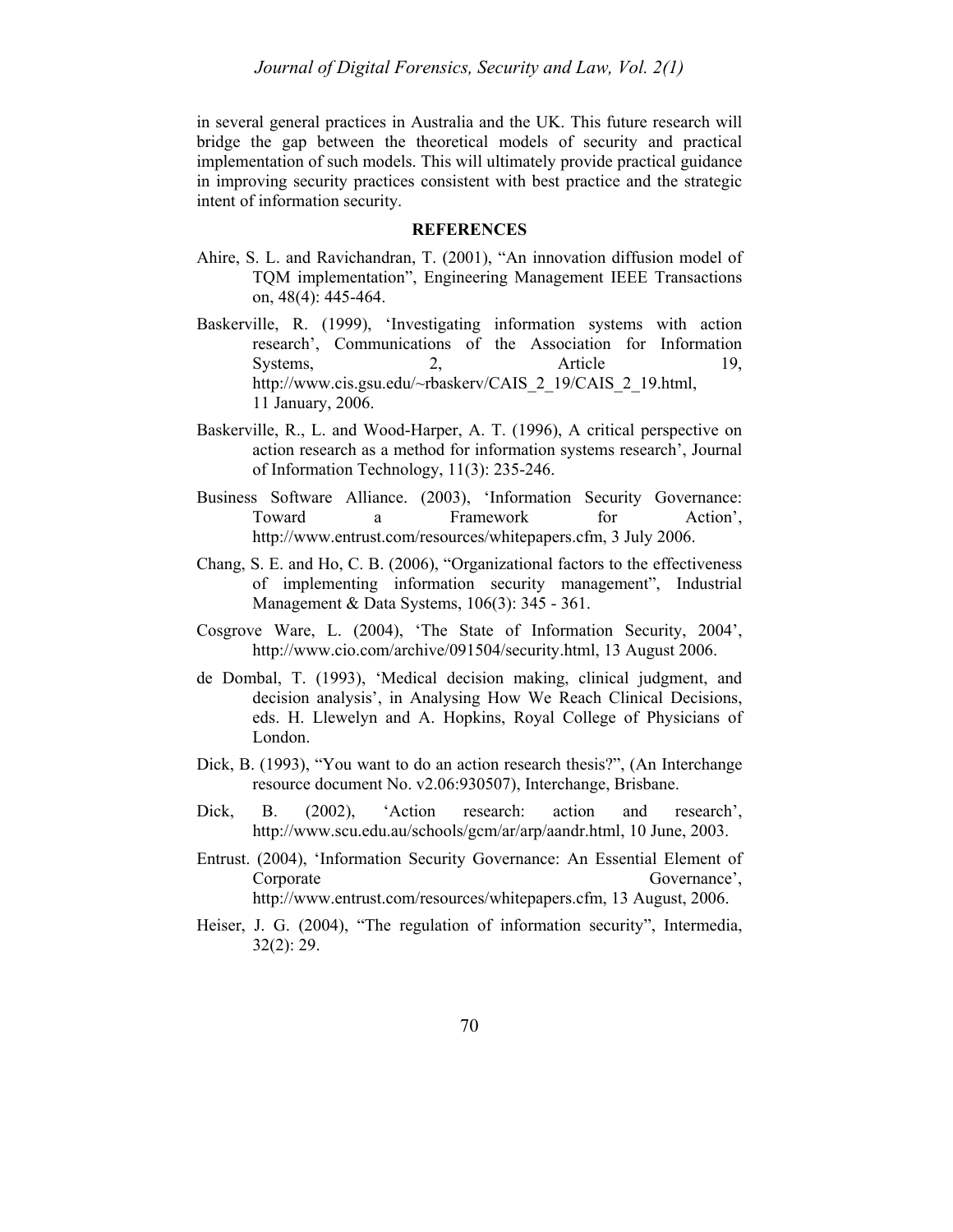- Hinde, S. (2003), "Privacy legislation: A comparison of the US and European approaches", Computers & Security, 22(5): 378.
- Hoddinott, P. and Pill, R. (1997), "Qualitative research interviewing by general practitioners. A personal view of the opportunities and pitfalls," Family Practice, 14(4): 307-312.
- Holzer, G. and Herrmann, N. (2002), 'Informatics survey for practice managers', http://www.sadi.org.au/survey/Practice\_Managers\_Survey\_2002.pdf, 14 August, 2005.
- IT Governance Institute. (2006), Information Security Governance: Guidance for Boards of Directors and Executive Management (2nd ed.), IT Governance Institute, Rolling Meadows, IL, USA.
- Jaye, C. (2002), "Doing qualitative research in general practice: methodological utility and engagement," Family Practice, 19(5): 557- 562.
- Kotulic, A. G. and Clark, J. G. (2004), "Why there aren't more information security research studies?" Information and Management, 41(5): 597-607.
- Moulton, R. and Coles, R. S. (2003), "Applying information security governance," Computers and Security, 22(7): 580-584.
- Muecke, M. A. (1997), 'Policy as forethought in qualitative research: A paradigm for developing country social scientists', in Completing a Qualitative Project: details and dialogue, ed. J. M. Morse, Sage Publications Inc., Thousand Oaks, California.
- National Cyber Security Summit Task Force. (2004), 'Corporate Governance Task Force Report: Information Security Governance: A Call to Action', http://www.cyberpartnership.org/InfoSecGov4\_04.pdf, 4 July 2006.
- Posthumus, S. and von Solms, R. (2004), "A framework for the governance of information security," Computers and Security, 23(8): 638-646.
- Sarbanes-Oxley. (2002), 'Sarbanes-Oxley Act of 2002', http://www.sarbanesoxley.com/section.php?level=1&pub\_id=Sarbanes-Oxley, 10 August 2006.
- Straub, D. W. and Welke, R. J. (1998), "Coping with systems risk: Security planning models for management decision making," MIS Quarterly, 22(4): 441-469.
- Susman, G. (1983), 'Action research: a sociotechnical systems perspective', in Beyond method: Strategies for social research, ed. G. Morgan, Sage, Newbury Park.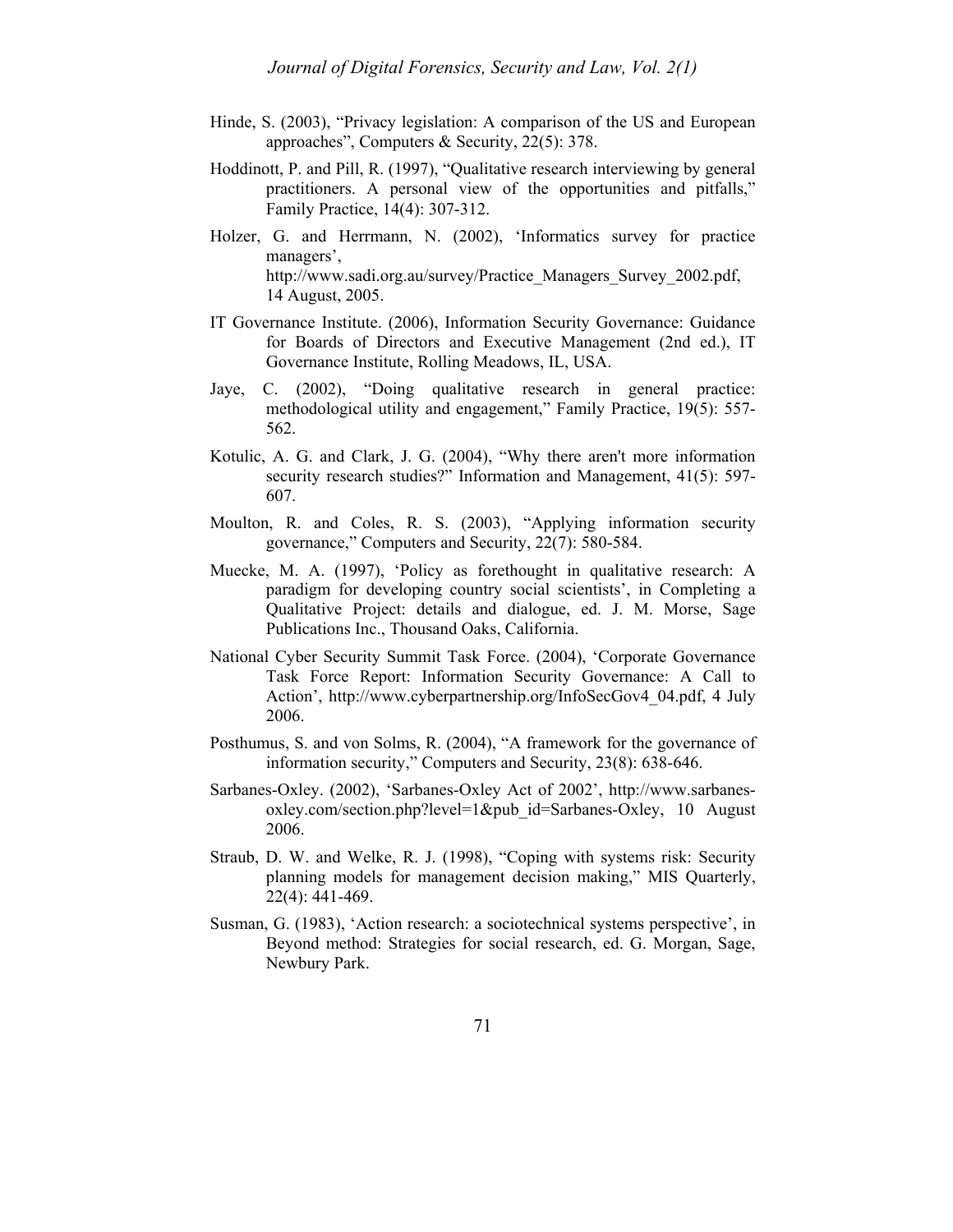- von Solms, B. (2000), "Information Security -- The Third Wave?" Computers and Security, 19(7): 615-620.
- von Solms, S. H. (2005), 'Information Security Governance Compliance management vs operational management', Computers & Security, 24(6): 443-447.
- von Solms, B. (2006), "Information Security The Fourth Wave," Computers and Security, 25(3): 165-168.
- Whitehead, J. and McNiff, J. (2006), 'Action Research Living Theory', Sage Publications, London.
- Williams, P. A. H. (2005). 'The underestimation of threats to patient data in clinical practice'. 3rd Australian Information Security Management Conference. Sept 30. Edith Cowan University, Perth, WA.
- Williams, P. A. H. (2006a). 'Appraising information security rituals in primary care medical practice*'.* Sixth International Network Conference (INC2006). Jul 11-14. Plymouth, UK.
- Williams, P. A. H. (2006b), "Medical data security: Are you informed or afraid?" International Journal of Information and Computer Security, 1(3): (Accepted for publication).
- Williams, P. A. H. (2006c). 'The role of standards in medical information security: An opportunity for improvement'. 2006 World Congress SAM'06 - The 2006 International Conference on Security & Management. Jun 26-29. Las Vegas, Nevada, USA.
- Williams, P. A. H. (2006d). 'Security immunisation using basic countermeasures'*.* 2006 World Congress SAM'06 - The 2006 International Conference on Security & Management. Jun 26-29. Las Vegas, Nevada, USA.
- Williams, P. A. H. and Mahncke, R. (2006), "Shared Electronic Health Records: A changing landscape for security in medical practice", Journal of Information Warfare, 5(2): 61-72.